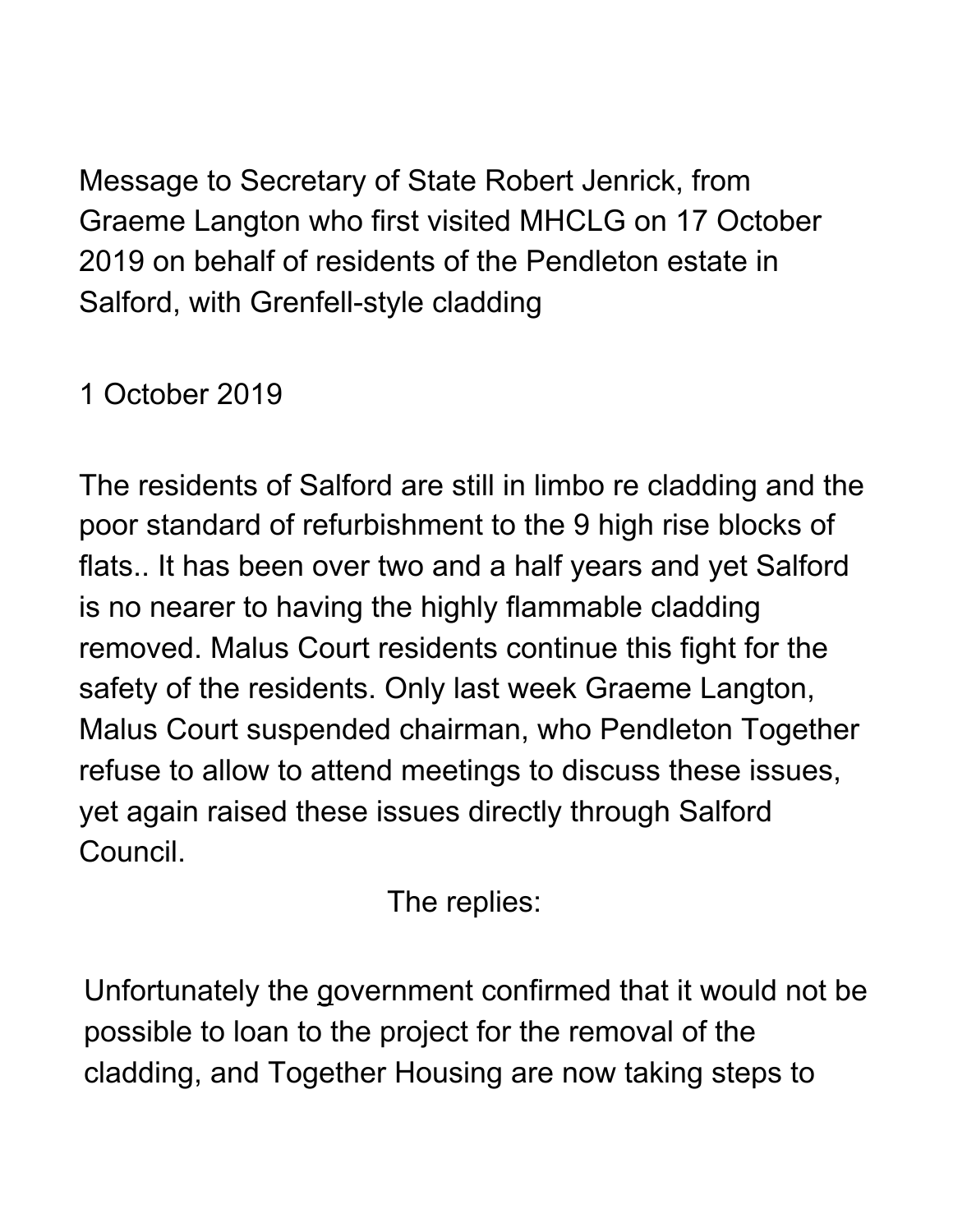secure the funding for the works. We were told this two and a half years ago. And we were also told Together Housing were going to loan Salford Council the money for the works. But reading the above statement, it looks like more lies. It seems the funding has not been found as had previously stated ?. Each week it is costing over £25 thousand just for the fire marshalls alone. Which up to date has exceeded over £3million.

The latest progress update, which has only been provided by Salford council after Graeme submitted questions to the Growth and Prosperity Scrutiny panel, identifies the work that is underway in the common areas and the contact has been made to residents affected. It was anticipated that work to the cladding would begin in the autumn. Whilst no programme for the cladding removal is available, it is now anticipated that this will begin in the new year.

This is not acceptable and is affecting residents mental state of mind and residents fear for their lives. Graeme also obtained fire risks assessments for Malus Court which are damning as is reported in Salford Star.

Yours sincerely,